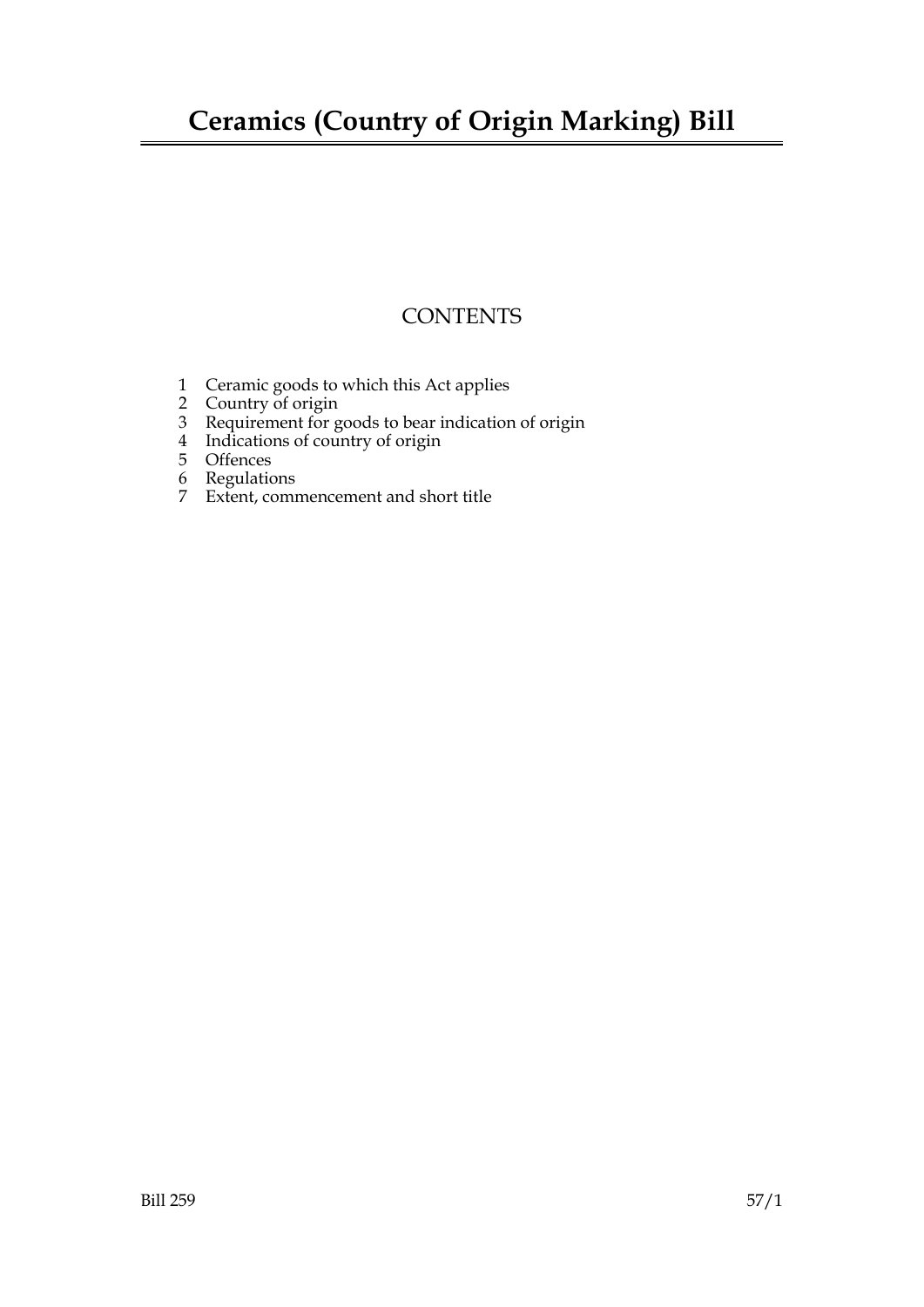# A **BILL** TO

Require the indication of country of origin for ceramic products; and for connected purposes.

E IT ENACTED by the Queen's most Excellent Majesty, by and with the advice and consent of the Lords Spiritual and Temporal, and Commons, in this present **B** E IT ENACTED by the Queen's most Excellent Majesty, by and with consent of the Lords Spiritual and Temporal, and Commons, Parliament assembled, and by the authority of the same, as follows:

#### **1 Ceramic goods to which this Act applies**

- (1) This Act applies to ceramic goods that are—
	- (a) shaped from clay and hardened by high temperature;
	- (b) intended for use as tableware, kitchenware, or ornamentation;
	- (c) intended for sale; and
	- (d) made after this section comes into force.
- (2) Regulations made by the Secretary of State may amend subsection (1) in accordance with subsections (3) and (4).
- (3) The regulations may amend subsection (1) so as to include ceramics produced in the United Kingdom not for the time being covered by that subsection.
- (4) The regulations may amend subsection (1) so as to exclude goods for the time being covered by that subsection if the Secretary of State is of an opinion that the requirement for such goods to be sold with an indication under section 3 is detrimental to the economic well-being of all or part of the ceramics industry in the United Kingdom.

#### **2 Country of origin**

 For the purposes of this Act, a ceramic good is made in the country where the majority of the clay that comprises the good was first hardened by high temperature.

#### **3 Requirement for goods to bear indication of origin**

(1) Ceramic goods to which this Act applies must bear an indication of the good's country of origin.

*5*

*15*

*20*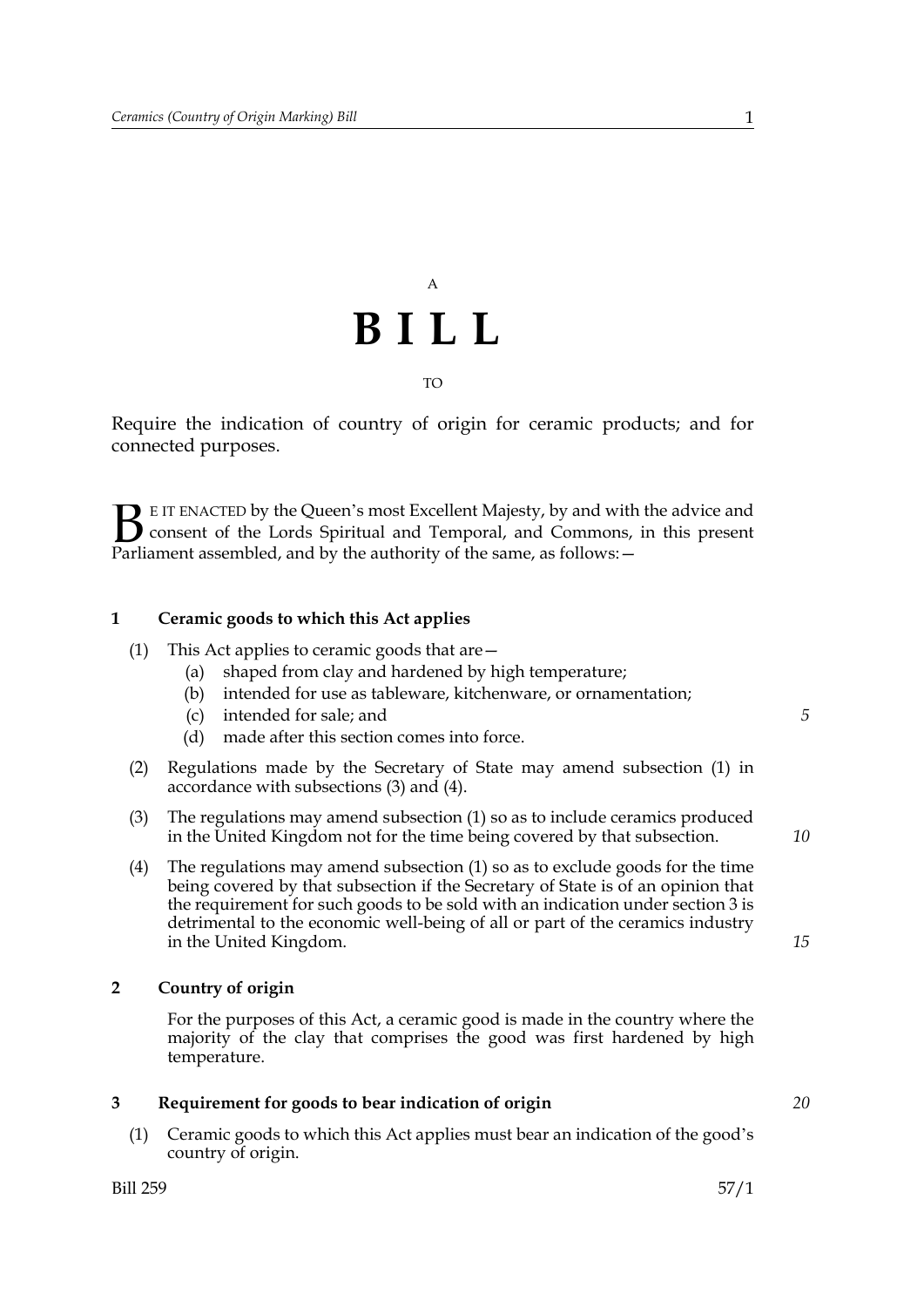- (2) A person commits an offence if they sell or supply goods to which this Act applies and such goods do not bear an indication under subsection (1), but see subsection (3).
- (3) A person does not commit an offence under subsection (2) if the goods in question were made prior to this section coming into force.
- (4) The Secretary of State may by regulations designate countries for the purposes of subsection (1).

#### **4 Indications of country of origin**

- (1) An indication of country of origin must state the country where the ceramic good was made.
- (2) Where a ceramic good was made in the United Kingdom, an indication of country of origin may state that the item was—
	- (a) made in Britain,
	- (b) made in Great Britain,
	- (c) made in the United Kingdom,
	- (d) made in England (if the ceramic good was so made),
	- (e) made in Scotland (if the ceramic good was so made),
	- (f) made in Northern Ireland (if the ceramic good was so made),
	- (g) made in Wales (if the ceramic good was so made).
- (3) A person commits an offence if they produce or sell a ceramic good to which this Act applies bearing an indication of country of origin that does not correspond to the country in which the good was made. *20*
- (4) The Secretary of State may by regulations prescribe additional requirements that indications of country of origin must comply with.

#### **5 Offences**

 A person guilty of an offence under this Act shall be liable on summary conviction to a fine not exceeding level 5 on the standard scale.

#### **6 Regulations**

- (1) Regulations under this Act are to be made by statutory instrument.
- (2) Regulations under this Act may make different provisions for different purposes. *30*
- (3) A statutory instrument containing regulations under this Act is subject to annulment in pursuance of a resolution of either House of Parliament.

#### **7 Extent, commencement and short title**

- (1) This Act extends to England and Wales, Scotland and Northern Ireland.
- (2) Except for this section, this Act comes into force on such day as the Secretary of State may by regulations appoint.
- (3) Regulations under this section may make different provision for different areas.

*25*

*35*

*5*

*10*

*15*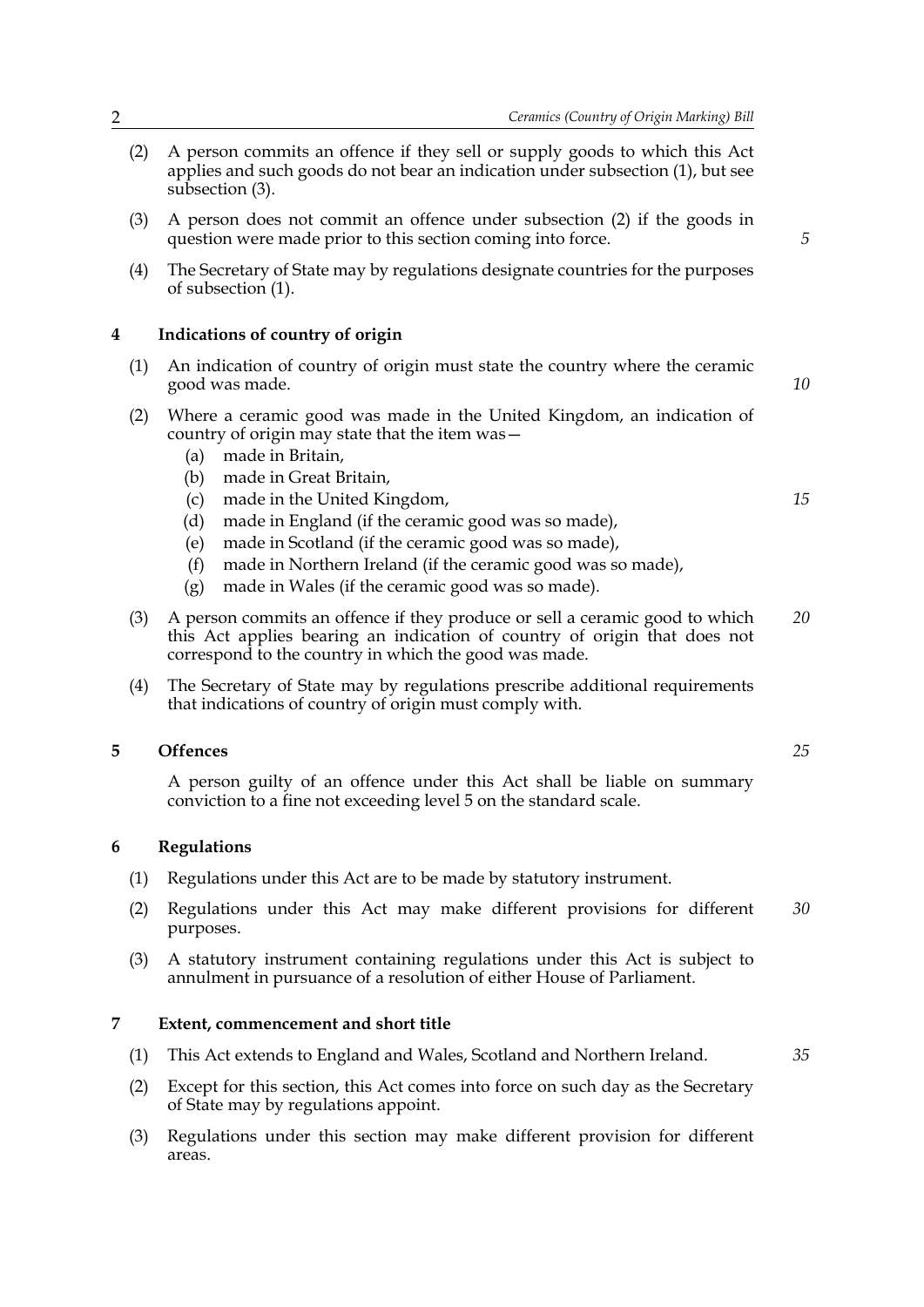(4) This Act may be cited as the Ceramics (Country of Origin Marking) Act 2018.